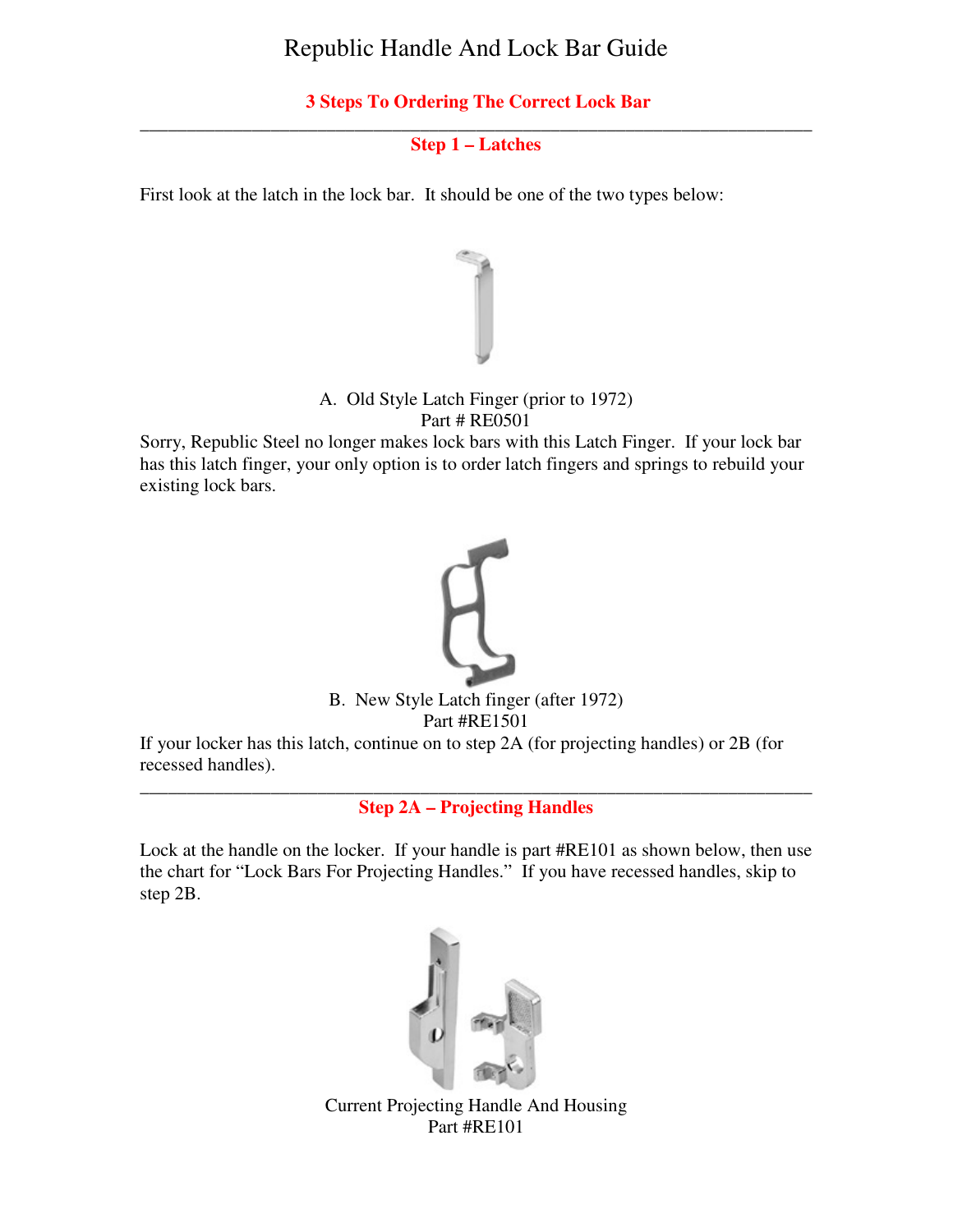| LOCK Data For Frojecting Francies                    |                        |                       |  |  |
|------------------------------------------------------|------------------------|-----------------------|--|--|
| Description                                          | Part #                 | Actual<br><b>Size</b> |  |  |
| Double Tier 30", Handle in<br>the center of the door | <b>RLB30M</b> 18-3/8"  |                       |  |  |
| Double Tier 30", Handle at<br>the extremes of door   | <b>RLB30E</b> 26-3/16" |                       |  |  |
| Double Tier 36", Handle in<br>the center of the door | <b>RLB36M</b> 24-3/8"  |                       |  |  |

Double Tier 36", Handle at

Lock Bars For Projecting Handles

| Actual door height is usually about 1-1/2 to 2" shorter then the description states |  |
|-------------------------------------------------------------------------------------|--|
|-------------------------------------------------------------------------------------|--|

the extreme of door **RLB36E**  $32-3/16$ "

**Single Tier 60" RLB60** 47-7/8" **Single Tier 72" RLB72** 59-7/8"

If you have determined the lock bar needed for your locker with projecting handles, then skip down to step 3.

#### \_\_\_\_\_\_\_\_\_\_\_\_\_\_\_\_\_\_\_\_\_\_\_\_\_\_\_\_\_\_\_\_\_\_\_\_\_\_\_\_\_\_\_\_\_\_\_\_\_\_\_\_\_\_\_\_\_\_\_\_\_\_\_\_\_\_\_\_\_\_ **Step 2B – Recessed Handles**

Look at the handle on the locker. If your handle is part #RE6540 as shown below, then use the chart for "Lock Bars For Recessed Handles."



Current Recessed Handle Consisting Of Plastic Glide Assembly, Part #RE2620 Recess Lift and Handle, Parts #RE3715, RE3713